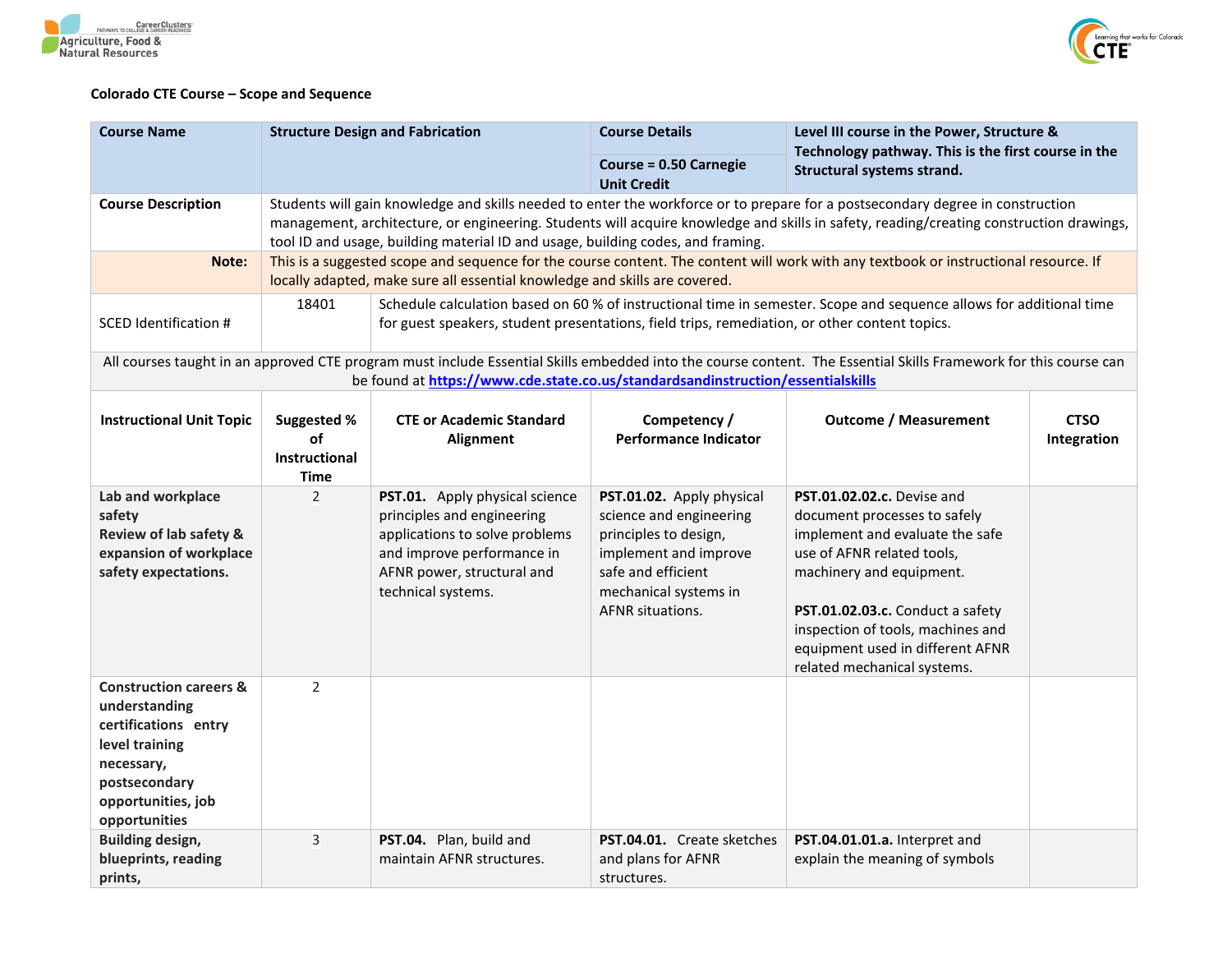



|                                                                  |                |                                                                                                                                                                                                    |                                                                                                                                                                                                            | used in sketches of agricultural<br>structures.<br>PST.04.01.01.b. Apply scale<br>measurement and dimension to<br>develop sketches of agricultural<br>structures.<br>PST.04.01.02.a. Read and interpret<br>the parts and/or views of plans for<br>agricultural structures.                                                                                                                                                                                                                                                                                                 |  |
|------------------------------------------------------------------|----------------|----------------------------------------------------------------------------------------------------------------------------------------------------------------------------------------------------|------------------------------------------------------------------------------------------------------------------------------------------------------------------------------------------------------------|----------------------------------------------------------------------------------------------------------------------------------------------------------------------------------------------------------------------------------------------------------------------------------------------------------------------------------------------------------------------------------------------------------------------------------------------------------------------------------------------------------------------------------------------------------------------------|--|
| Tool Id & usage and<br>safe operation                            | $\overline{2}$ | PST.01. CCTC Standard: Apply<br>physical science principles and<br>engineering applications to<br>solve problems and improve<br>performance in AFNR power,<br>structural and technical<br>systems. | PST.01.02. Performance<br>Indicator: Apply physical<br>science and engineering<br>principles to design,<br>implement and improve<br>safe and efficient<br>mechanical systems in<br><b>AFNR</b> situations. | PST.01.02.02.a. Identify the tools,<br>machines and equipment needed<br>to construct and/or fabricate a<br>project in AFNR.<br>PST.01.02.03.b. Select, maintain<br>and demonstrate the proper use of<br>tools, machines and equipment<br>used in different AFNR related<br>mechanical systems.                                                                                                                                                                                                                                                                             |  |
| <b>Building materials,</b><br>identification and<br>applications | 3              | PST.04. Plan, build and<br>maintain AFNR structures.                                                                                                                                               | PST.04.02. Determine<br>structural requirements,<br>specifications and estimate<br>costs for AFNR structures                                                                                               | PST.04.02.01.a. Summarize and<br>categorize the information needed<br>to complete a bill of materials and<br>cost estimate for an AFNR<br>structure.<br>PST.04.02.01.b. Analyze a project<br>plan to prepare a bill of materials<br>and an estimate of material costs.<br>PST.04.02.01.c. Create a<br>project cost estimate, including<br>materials, labor and management<br>for an AFNR structure.<br>PST.04.02.02.a. Research and<br>summarize sources of industry<br>construction and materials<br>standards and their importance<br>(e.g., American National Standards |  |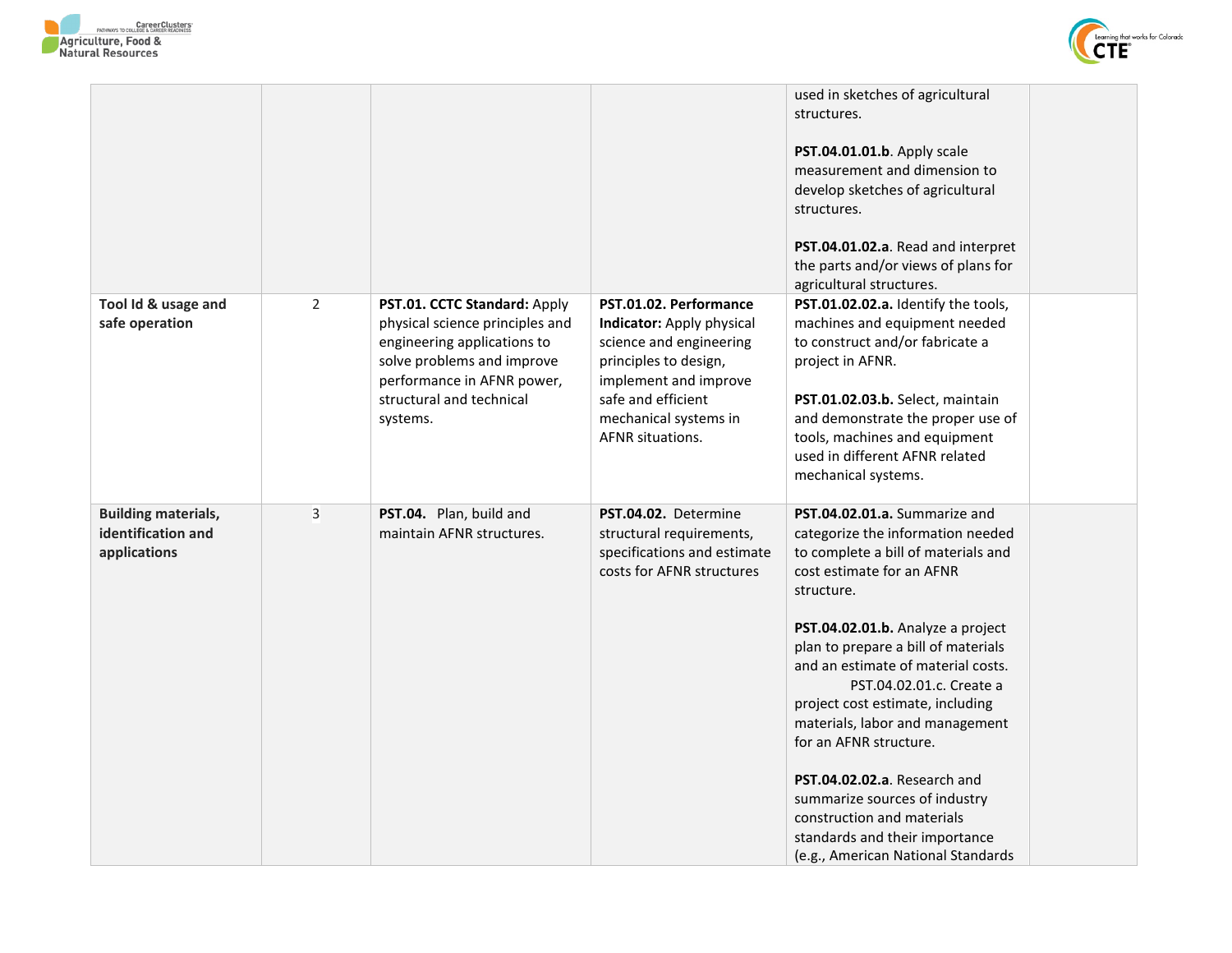



|                                                                                                                                                                                                                                                    |   |                                                      |                                                                                                                                                                                                                                        | Institute, ANSI, Underwriters'<br>Laboratories, UL, etc.).<br>PST.04.02.02.b. Assess and analyze<br>local building code requirements<br>for agriculture structures.                                                                                                                                                                       |  |
|----------------------------------------------------------------------------------------------------------------------------------------------------------------------------------------------------------------------------------------------------|---|------------------------------------------------------|----------------------------------------------------------------------------------------------------------------------------------------------------------------------------------------------------------------------------------------|-------------------------------------------------------------------------------------------------------------------------------------------------------------------------------------------------------------------------------------------------------------------------------------------------------------------------------------------|--|
| <b>Understand and</b><br>identifying building<br>components, building<br>shapes, roof design<br>Commercial /<br>agriculture, residential,                                                                                                          | 4 | PST.04. Plan, build and<br>maintain AFNR structures. | <b>PST.04.03. Follow</b><br>architectural and<br>mechanical plans to<br>construct, maintain and/or<br>repair AFNR structures<br>(e.g., material selection, site<br>preparation and/or layout,<br>plumbing,<br>concrete/masonry, etc.). | PST.04.03.03.a. Compare and<br>contrast the characteristics of<br>wood and/or metal products used<br>in AFNR structures.                                                                                                                                                                                                                  |  |
| Site preparation,<br>surveying sites, cut /<br>fill, site soil<br>characteristics. Layout<br>of foundation or<br>building                                                                                                                          | 3 | PST.04. Plan, build and<br>maintain AFNR structures. | <b>PST.04.03. Follow</b><br>architectural and<br>mechanical plans to<br>construct, maintain and/or<br>repair AFNR structures<br>(e.g., material selection, site<br>preparation and/or layout,<br>plumbing,<br>concrete/masonry, etc.). | PST.04.03.02.a. Summarize the<br>characteristics needed for an ideal<br>building site.<br>PST.04.03.02.b. Complete a<br>building site analysis checklist to<br>select an ideal building site.<br>PST.04.03.02.c. Assess site<br>characteristics, identify<br>adjustments, and demonstrate<br>procedures for preparing a building<br>site. |  |
| <b>Foundations, concrete</b><br>& masonry<br>Foundation design,<br>construction<br>requirements for<br><b>locations</b><br>concrete ingredients,<br>concrete mixes,<br>pouring, forming,<br>finishing, calculating<br>amounts, curing<br>processes | 5 | PST.04. Plan, build and<br>maintain AFNR structures. | <b>PST.04.03. Follow</b><br>architectural and<br>mechanical plans to<br>construct, maintain and/or<br>repair AFNR structures<br>(e.g., material selection, site<br>preparation and/or layout,<br>plumbing,<br>concrete/masonry, etc.). | PST.04.03.06.a. Summarize the<br>characteristics of the components<br>found in concrete.<br>PST.04.03.06.b. Calculate volume<br>for concrete projects.<br>PST.04.03.06.c. Construct,<br>maintain and/or repair AFNR<br>structures with concrete, brick,<br>stone or masonry.                                                              |  |